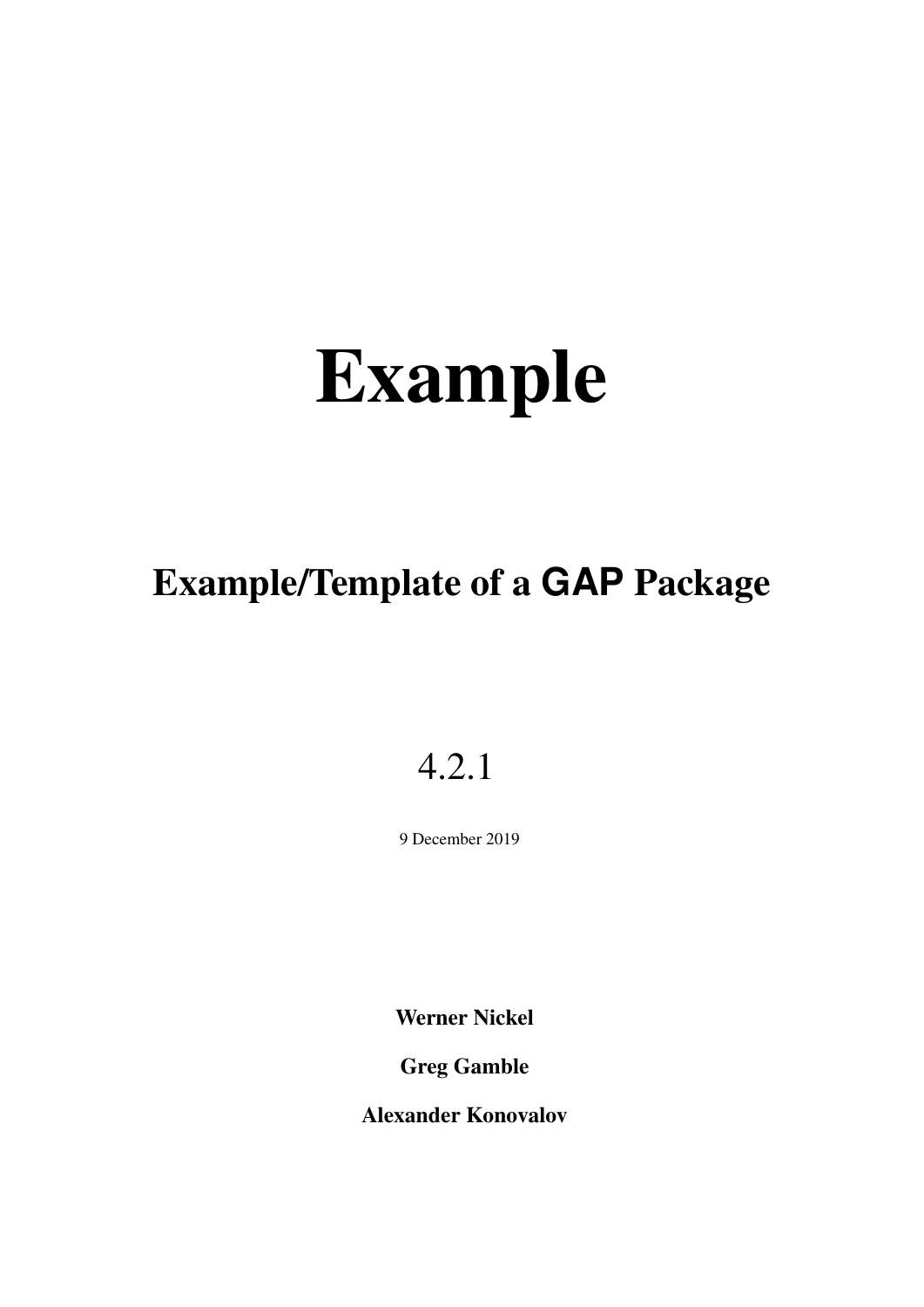#### <span id="page-1-0"></span>Werner Nickel

Homepage: <http://www.mathematik.tu-darmstadt.de/~nickel>

#### Greg Gamble

Email: [gregg@math.rwth-aachen.de](mailto://gregg@math.rwth-aachen.de) Homepage: <http://www.math.rwth-aachen.de/~Greg.Gamble> Address: Greg Gamble Department of Mathematics and Statistics Curtin University of Technology GPO Box U 1987 Perth WA 6845 Australia

#### Alexander Konovalov

Email: [alexander.konovalov@st-andrews.ac.uk](mailto://alexander.konovalov@st-andrews.ac.uk) Homepage: <http://www.cs.st-andrews.ac.uk/~alexk/> Address: School of Computer Science University of St Andrews Jack Cole Building, North Haugh, St Andrews, Fife, KY16 9SX, Scotland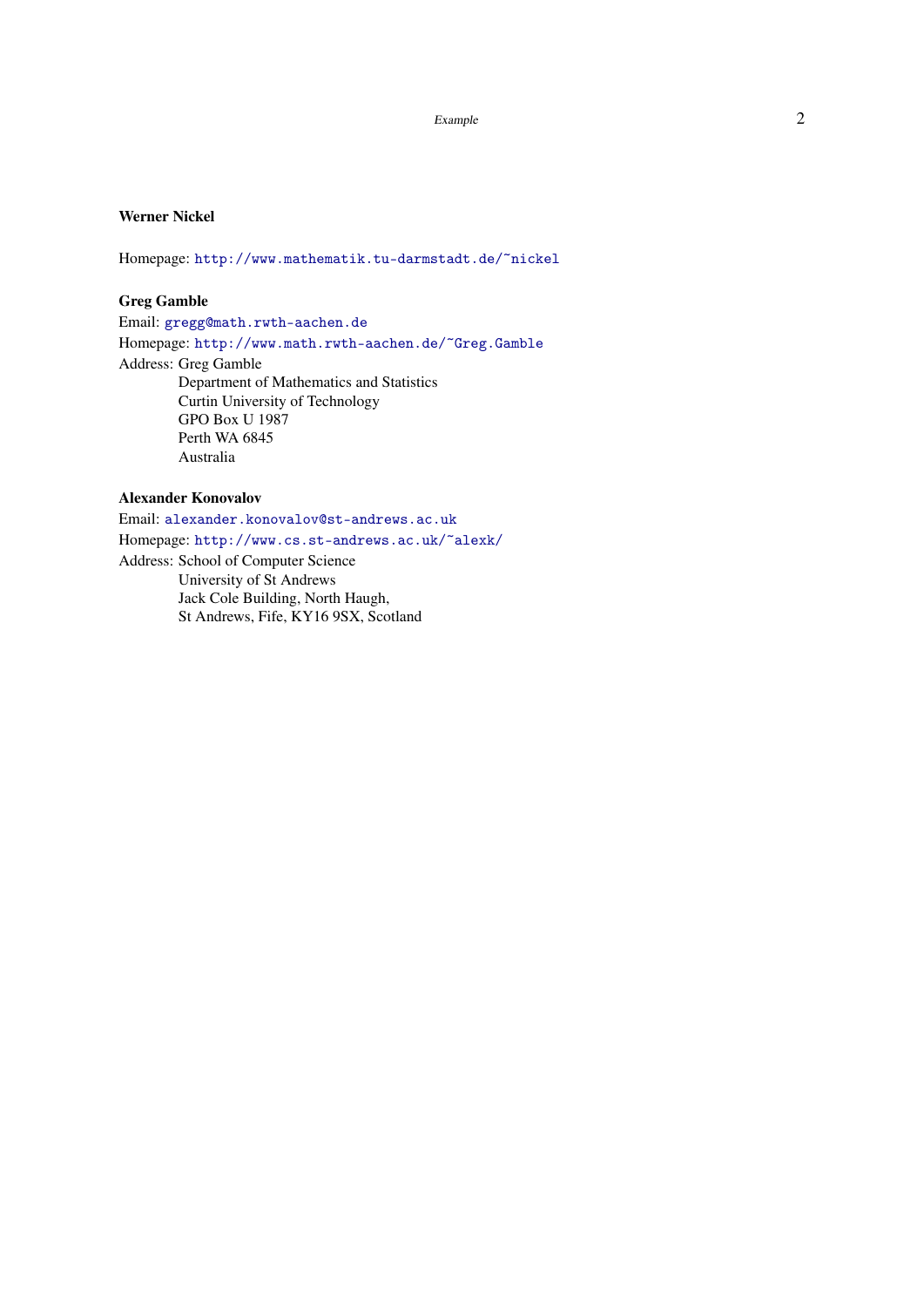### Copyright

© 1997-2012 by Werner Nickel, Greg Gamble and Alexander Konovalov

Example package is free software; you can redistribute it and/or modify it under the terms of the [GNU](http://www.fsf.org/licenses/gpl.html) [General Public License](http://www.fsf.org/licenses/gpl.html) as published by the Free Software Foundation; either version 2 of the License, or (at your option) any later version.

### Acknowledgements

We appreciate very much all past and future comments, suggestions and contributions to this package and its documentation provided by GAP users and developers.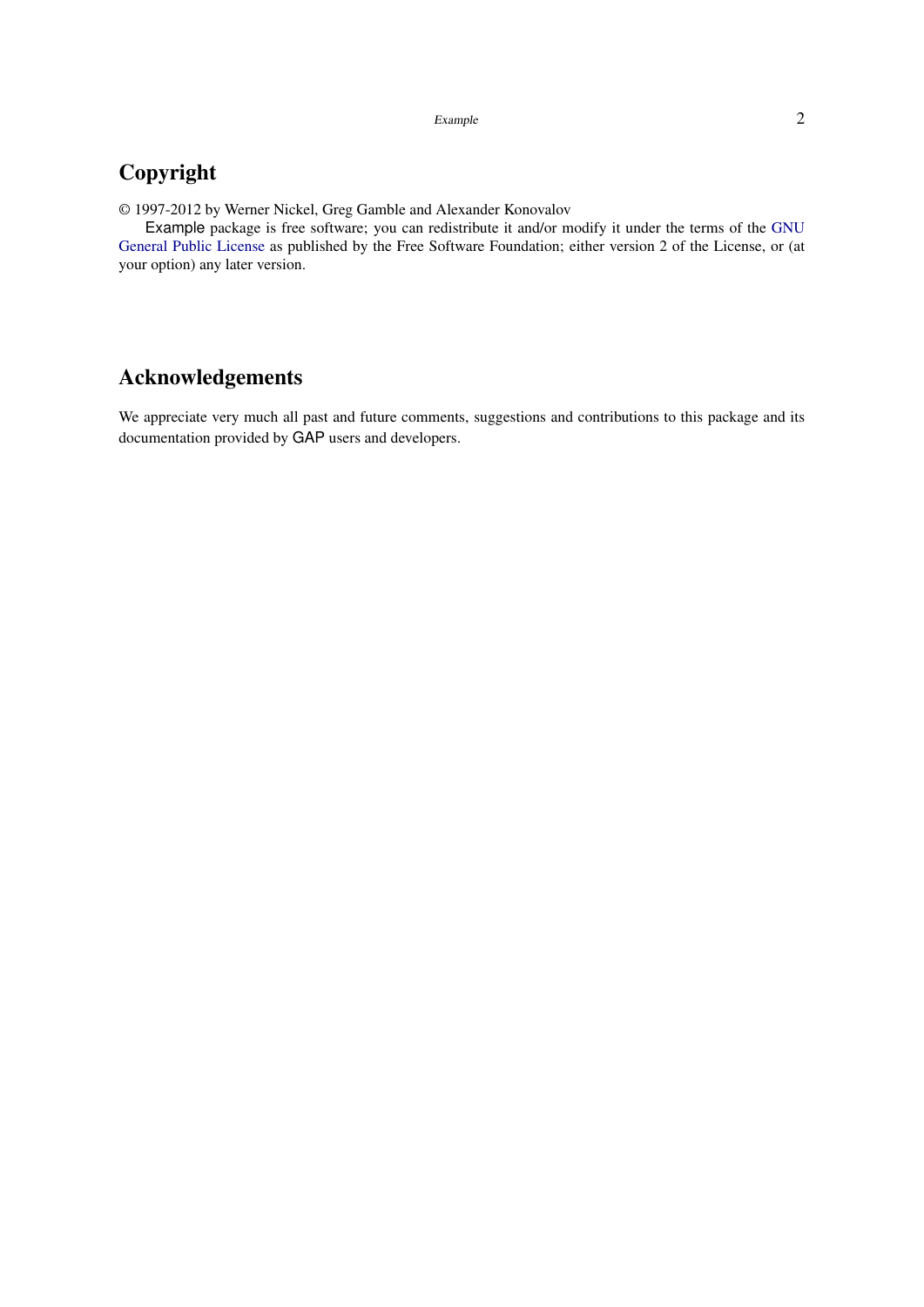# **Contents**

|              |                                              | 1 The Example Package |   |
|--------------|----------------------------------------------|-----------------------|---|
|              | 2 Installing and Loading the Example Package |                       |   |
|              |                                              |                       | 6 |
|              |                                              |                       |   |
|              |                                              |                       |   |
| <b>Index</b> |                                              |                       |   |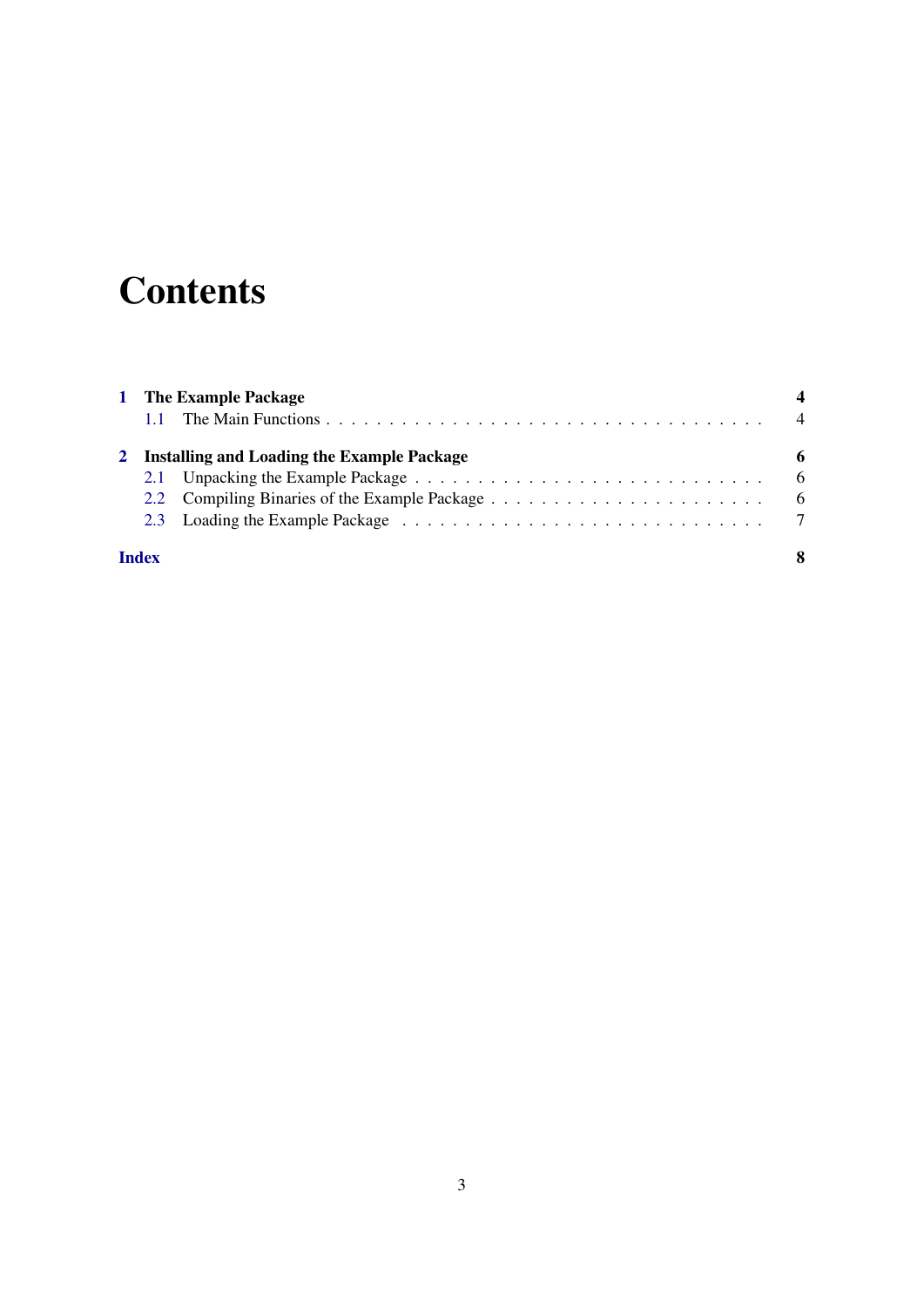### <span id="page-4-2"></span><span id="page-4-0"></span>Chapter 1

### The Example Package

This chapter describes the GAP package Example. As its name suggests it is an example of how to create a GAP package. It has little functionality except for being a package.

See Sections [2.1,](#page-6-1) [2.2](#page-6-2) and [2.3](#page-7-0) for how to install, compile and load the Example package.

If you are interested in developing a GAP package, see (Reference: Using and Developing GAP Packages).

 $\_$  Example  $\_$ 

If you are viewing this with on-line help, type:

gap> ?Example package

to see the functions provided by the Example package.

#### <span id="page-4-1"></span>1.1 The Main Functions

The following functions are available:

#### 1.1.1 ListDirectory

```
\triangleright ListDirectory([dir]) (function)
```
lists the files in directory dir (a string) or the current directory if called with no arguments.

#### 1.1.2 FindFile

```
\triangleright FindFile(directory_name, file_name) (function)
```
searches for the file file\_name in the directory tree rooted at directory\_name and returns the absolute path names of all occurrences of this file as a list of strings.

#### 1.1.3 LoadedPackages

```
. LoadedPackages() (function)
```
returns a list with the names of the packages that have been loaded so far. All this does is execute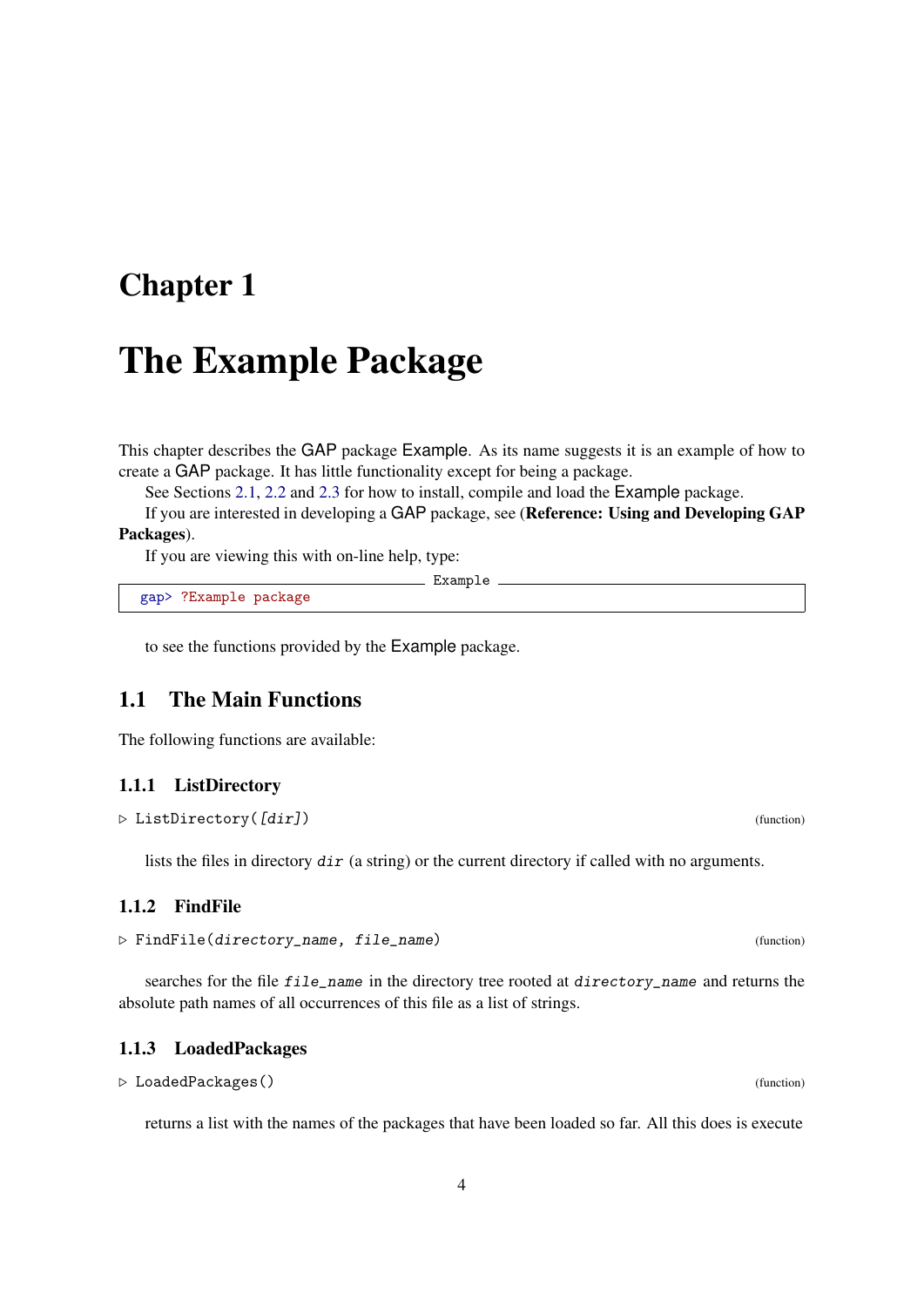```
Example
gap> RecNames( GAPInfo.PackagesLoaded );
```
You might like to check out some of the other information in the GAPInfo record (see (Reference: GAPInfo)).

 $-$  Example  $-$ 

#### 1.1.4 Which

 $\triangleright$  Which(prg) (function)

returns the path of the program executed if  $Exec(prg)$ ; is called, e.g.

```
gap> Which("date");
"/bin/date"
gap> Exec("date");
Fri 28 Jan 2011 16:22:53 GMT
```
#### 1.1.5 WhereIsPkgProgram

 $\triangleright$  WhereIsPkgProgram( $prg$ ) (function)

returns a list of paths of programs with name prg in the current packages loaded. Try:

Example

```
gap> WhereIsPkgProgram( "hello" );
```
#### 1.1.6 HelloWorld

 $\triangleright$  HelloWorld() (function)

executes the C program hello provided by the Example package.

#### <span id="page-5-1"></span>1.1.7 FruitCake

```
. FruitCake (global variable)
```
is a record with the bits and pieces needed to make a boiled fruit cake. Its fields satisfy the criteria for Recipe [\(1.1.8\)](#page-5-0).

#### <span id="page-5-0"></span>1.1.8 Recipe

 $\triangleright$  Recipe(cake) (operation)

displays the recipe for cooking cake, where cake is a record satisfying certain criteria explained here: its recognised fields are name (a string giving the type of cake or cooked item), ovenTemp (a string), cookingTime (a string), ingredients (a list of strings each containing an \_ which is used to line up the entries and is replaced by a blank), method (a list of steps, each of which is a string or list of strings), and notes (a list of strings). The global variable FruitCake [\(1.1.7\)](#page-5-1) provides an example of such a string.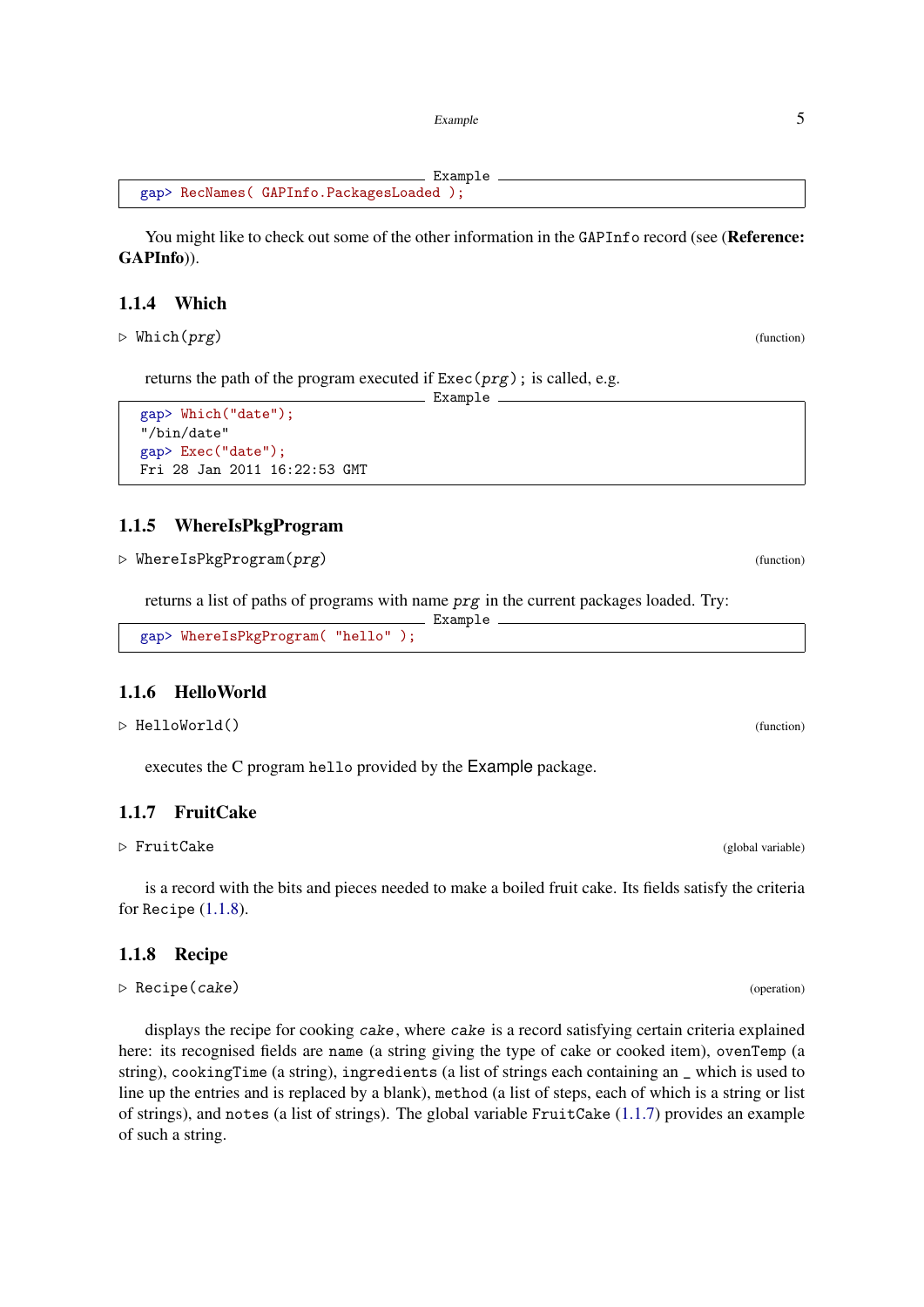### <span id="page-6-0"></span>Chapter 2

# Installing and Loading the Example Package

#### <span id="page-6-1"></span>2.1 Unpacking the Example Package

If the Example package was obtained as a part of the GAP distribution from the "Download" section of the GAP website, you may proceed to Section [2.2.](#page-6-2) Alternatively, the Example package may be installed using a separate archive, for example, for an update or an installation in a non-default location (see (Reference: GAP Root Directories)).

Below we describe the installation procedure for the .tar.gz archive format. Installation using other archive formats is performed in a similar way.

To install the Example package, unpack the archive file, which should have a name of form example-XXX.tar.gz for some version number XXX, by typing

gzip -dc example-XXX.tar.gz | tar xpv

It may be unpacked in one of the following locations:

- in the pkg directory of your GAP 4 installation;
- or in a directory named .gap/pkg in your home directory (to be added to the GAP root directory unless GAP is started with  $-r$  option);
- or in a directory named pkg in another directory of your choice (e.g. in the directory mygap in your home directory).

In the latter case one one must start GAP with the  $-1$  option, e.g. if your private pkg directory is a subdirectory of mygap in your home directory you might type:

gap -l ";myhomedir/mygap"

where myhomedir is the path to your home directory, which (since  $GAP$  4.3) may be replaced by a tilde (the empty path before the semicolon is filled in by the default path of the GAP 4 home directory).

#### <span id="page-6-2"></span>2.2 Compiling Binaries of the Example Package

After unpacking the archive, go to the newly created example directory and call ./configure to use the default ../.. path to the GAP home directory or ./configure path where path is the path to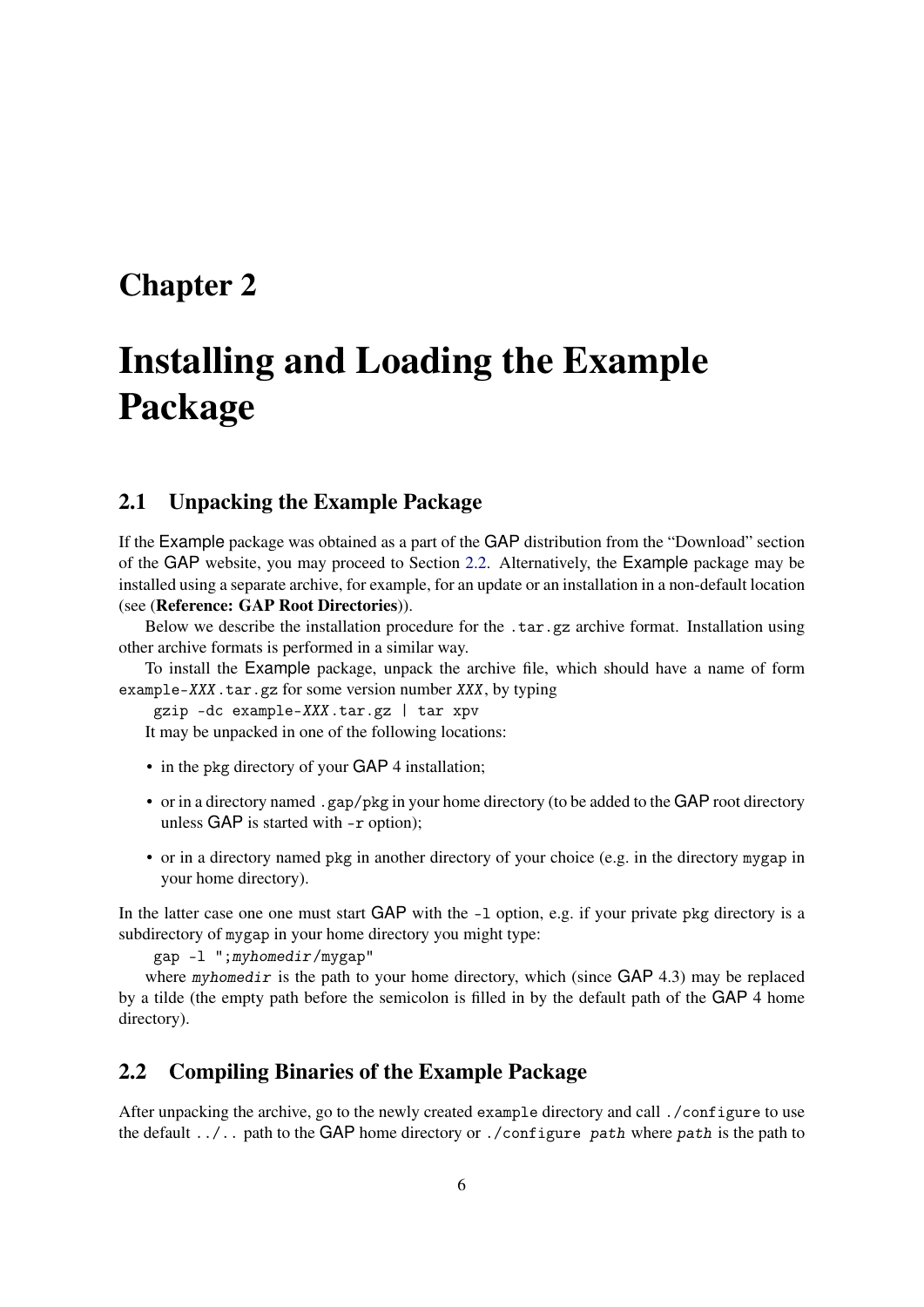the GAP home directory, if the package is being installed in a non-default location. So for example if you install the package in the ~/.gap/pkg directory and the GAP home directory is ~/gap4r5 then you have to call

```
- Example -./configure ../.././gap4r5/
```
This will fetch the architecture type for which GAP has been compiled last and create a Makefile. Now simply call

make

- Example

to compile the binary and to install it in the appropriate place.

### <span id="page-7-0"></span>2.3 Loading the Example Package

To use the Example Package you have to request it explicitly. This is done by calling LoadPackage (Reference: LoadPackage):

```
Example
gap> LoadPackage("example");
----------------------------------------------------------------
Loading Example 3.3 (Example/Template of a GAP Package)
by Werner Nickel (http://www.mathematik.tu-darmstadt.de/~nickel),
   Greg Gamble (http://www.math.rwth-aachen.de/~Greg.Gamble), and
   Alexander Konovalov (http://www.cs.st-andrews.ac.uk/~alexk/).
                 ----------------------------------------------------------------
true
```
If GAP cannot find a working binary, the call to LoadPackage will still succeed but a warning is issued informing that the HelloWorld() function will be unavailable.

If you want to load the Example package by default, you can put the LoadPackage command into your gaprc file (see Section (Reference: The gap.ini and gaprc files)).